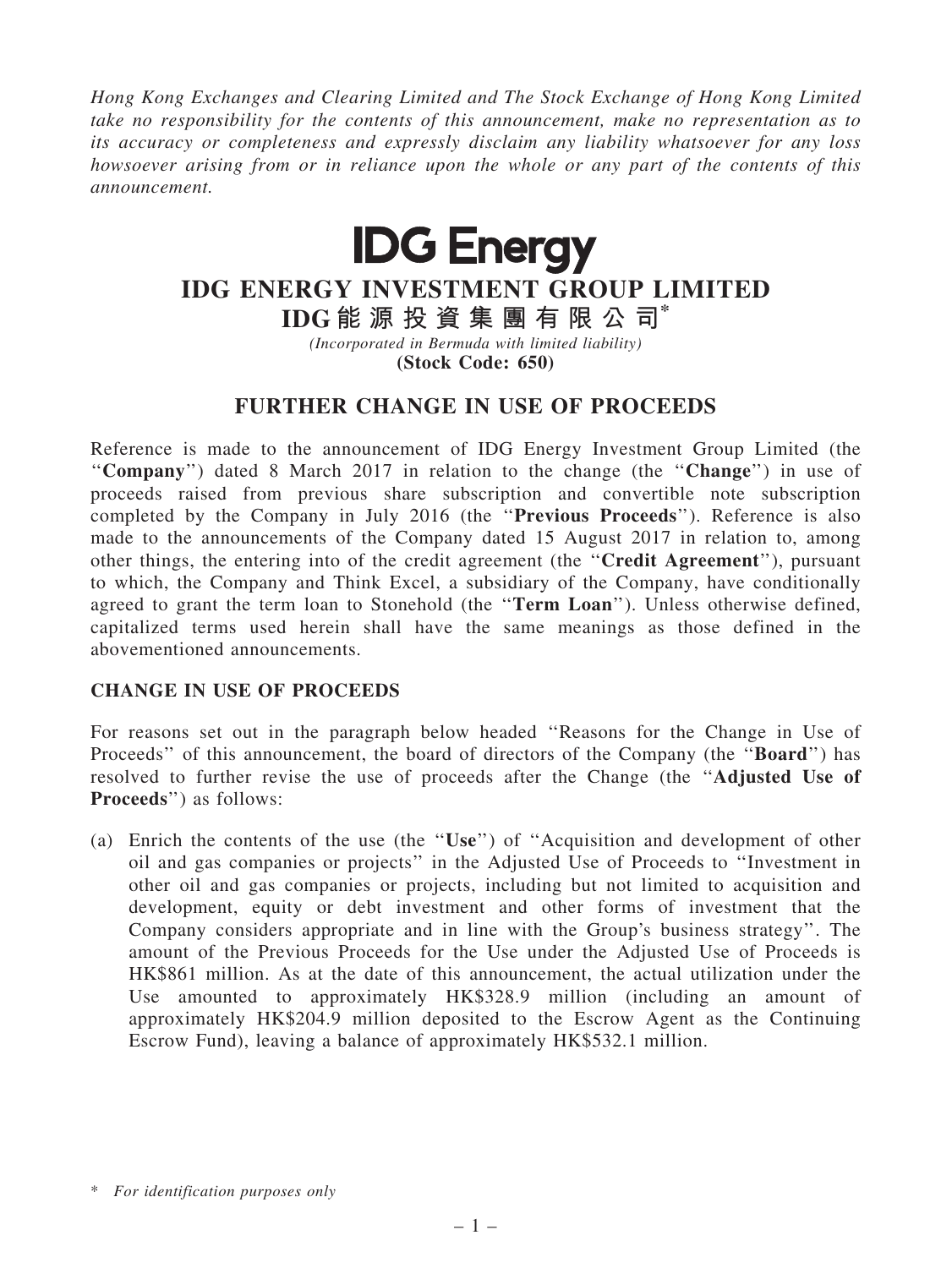(b) Temporarily use the unutilized Previous Proceeds of (i) an amount of HK\$532 million planned to be used for development of Unit 2 and Unit 19 of Block 212 which are not in immediate use; and (ii) an amount of HK\$60.5 million planned to be used for working capital which are not in immediate use for making the payment under the Term Loan on closing of the Acquisition and replenish them with repayment from Stonehold after obtaining the Senior Debt, which is expected to take place by the end of 2017 (the ''Temporary Allocation'').

#### REASONS FOR THE CHANGE IN USE OF PROCEEDS

Pursuant to the Credit Agreement, the Company and Think Excel have agreed to advance the Term Loan to Stonehold in a principal amount not to exceed (i) on the Initial Utilization Date, the Net Purchase Price; (ii) thereafter, US\$10 million (approximately HK\$78.3 million); and (iii) any guarantee payment made by the Company and Think Excel to Stonehold in respect of the Senior Debt. The Net Purchase Price is the adjusted purchase price on closing of the Acquisition calculated pursuant to the terms of the Acquisition Agreement minus the total Equity Contribution and, if any amount of Senior Debt is funded on or before the closing of the Acquisition, the principal amount of such funded Senior Debt.

Upon the closing of the Acquisition and the Initial Utilization Date, the Senior Debt has not been entered into. Therefore, the Company expects to pay the Term Loan of a maximum amount of approximately US\$169.9 million (approximately HK\$1,329.5 million), details and the financing arrangements of which are set out in the table below.

#### Payment to be made by the Company and Think Excel under the Term Loan on or after closing of the Acquisition Financing Arrangements

US\$169.9 million (approximately HK\$1,329.5 million), which represents:

- (a) the adjusted purchase price on closing of (a) Continuing Escrow Fund of the amount the Acquisition as at the date of this announcement of approximately US\$164.9 million (approximately HK\$1,290.3 million), minus
- (b) the total Equity Contribution of US\$5 million (approximately HK\$39.1 million), plus
- (c) up to US\$10 million (approximately HK\$78.3 million) for funding of future working capital and capital expenditure requirement of the Target Assets

The payment will be financed by:

- of HK\$204.9 million *(Note 1)*, and
- (b) unutilized Previous Proceeds of HK\$1,124.6 million *(Note 2)*.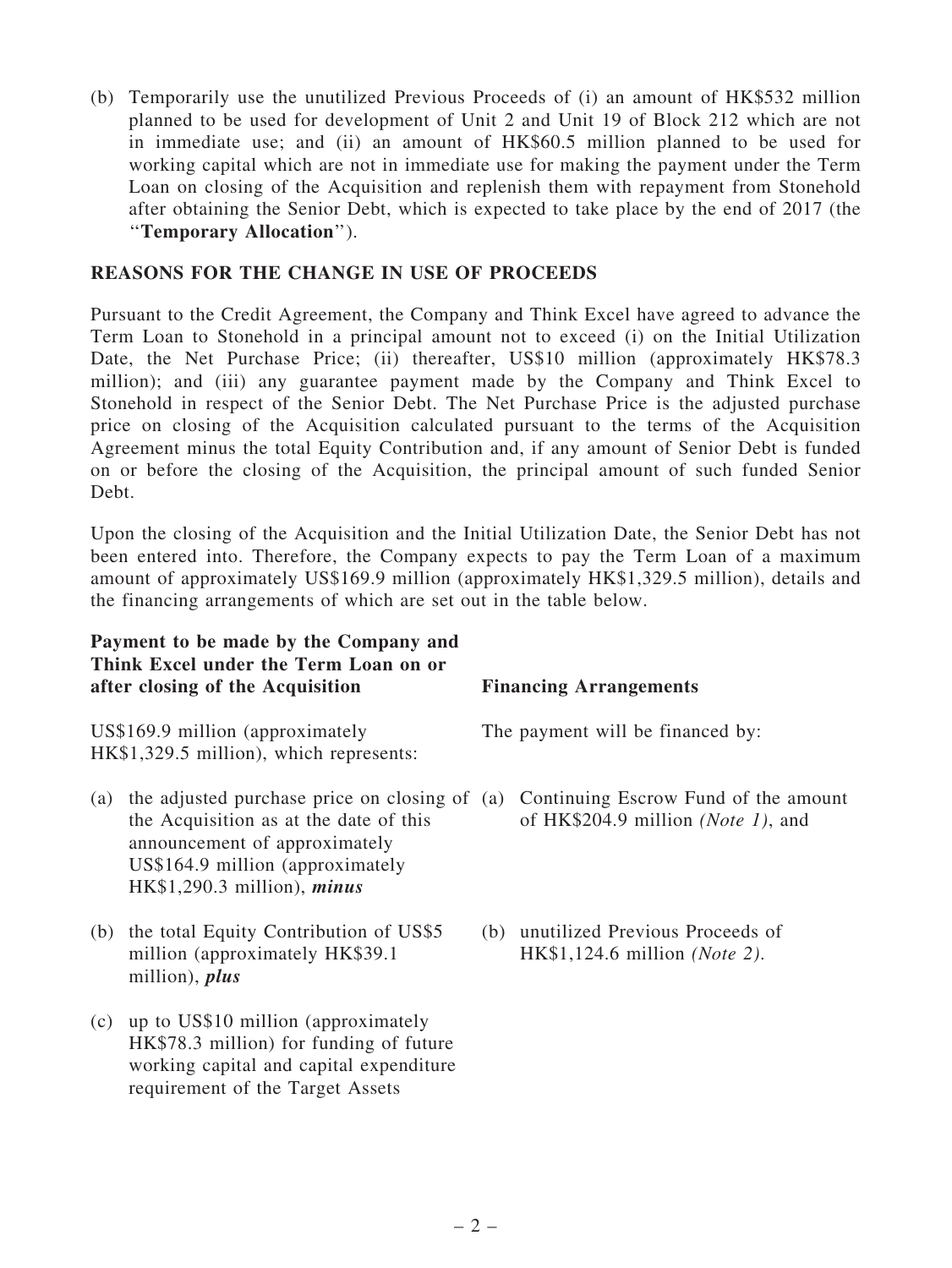#### *Notes:*

- 1. If the closing of the Acquisition occurs on or prior to 28 September 2017 (such date may be extended by mutual agreement of the parties in their sole discretion), contemporaneous with the closing, all of the Continuing Escrow Fund will be released to the Company and will be used by the Company for payment under the Term Loan.
- 2. The Term Loan will also be financed by the Previous Proceeds. In order to finance the Term Loan, the Board has resolved to further revise the Adjusted Use of Proceeds as set out in the paragraph above headed ''Change in Use of Proceeds''.

The Company and Stonehold are in the process of negotiating the Senior Debt with certain commercial bank(s). The Senior Debt will be of an amount up to US\$100 million (approximately HK\$782.5 million), and will be borrowed either directly by Stonehold or by Rockgate, a wholly owned subsidiary of the Company, which will then lend the money to Stonehold. Based on the negotiation progress, the Company expects that the Senior Debt will be entered into by the end of 2017. Once the Senior Debt materializes, a substantial part of the Term Loan will be refinanced by the Senior Debt after it is entered into.

The Board is of the view that the Temporary Allocation of the Previous Proceeds will not have any adverse impact on the business plans and operations of the Group. As at the date of this announcement, the unutilized Previous Proceeds for development of Unit 2 and Unit 19 of Block 212 under the Adjusted Use of Proceeds amounted to HK\$780 million. In view of the development plan of Unit 2 and Unit 19 of Block 212 and the funding requirement for its underlying capital and operating expenditures, the Company considers that, notwithstanding that HK\$532 million is temporarily reallocated, the remaining balance of HK\$248 million is sufficient for the underlying capital and operating expenditure of the development of Unit 2 and Unit 19 of Block 212 for at least the next twelve months from the date of this announcement. As at the date of this announcement, the unutilized Previous Proceeds for working capital under the Adjusted Use of Proceeds amounted to HK\$125.5 million. The Company considers that, notwithstanding that HK\$60.5 million is temporarily reallocated, the remaining balance of HK\$65 million is sufficient for the Group's working capital requirement for at least the next twelve months from the date of this announcement.

The Board considers that the further revisions to the Adjusted Use of Proceeds, including the Temporary Allocation, are fair and reasonable, best fit the needs of the Group and are in the best interests of the Company and the Shareholders as a whole. The Board will, from time to time, assess and evaluate the business need of the Group and the optimal plan for allocation and deployment of the Group's financial resources to strengthen the efficiency and effectiveness of the use of the Previous Proceeds.